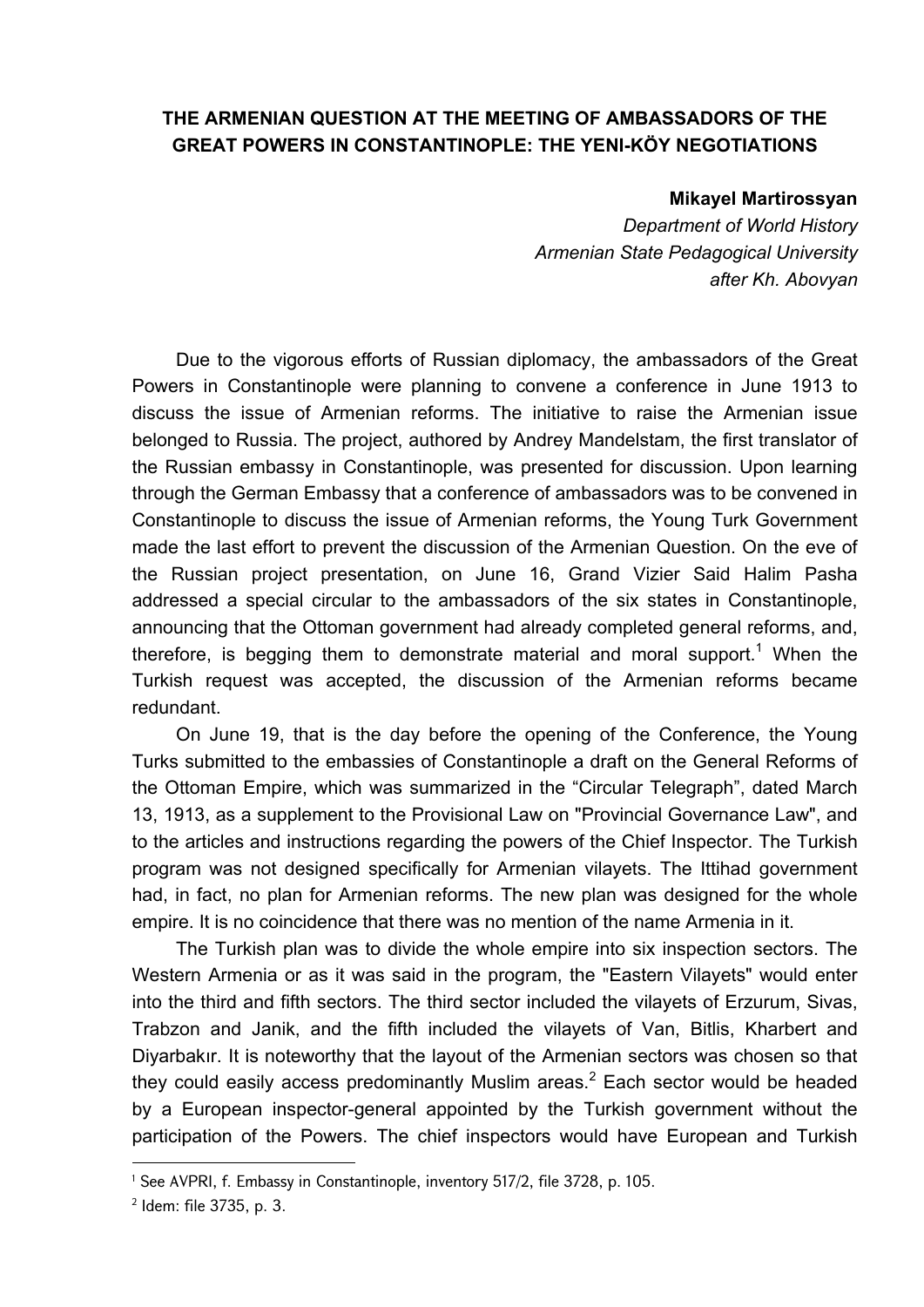assistants. The Young Turk program reserved chief inspectors the right to appoint senior sector officials, with the exception of the financial supervisor and judges. The change of gendarmerie and police staff could only be done with the permission of the central government. The chief inspectors, after obtaining the consent of the local authorities, were entitled to submit to the central government bills arising from local needs. The Turkish government accepted the principle of mobile courts, and was obliged to set up courts in each case $^3$ .

The Turkish government acknowledged the importance of inviting foreign specialists and carrying out reforms with their help, but denied the need for European control over their use. The Young Turks were well aware that foreign specialists, going into Ottoman service, would become ordinary Turkish graduates, so they could quickly get rid of the unwanted. It is no coincidence that the Turkish ambassador to St. Petersburg assured Deputy Foreign Minister A. A. Neratov that European leaders will be in charge of the two sectors, and other European specialists will also be invited to oversee administrative work in those sectors $4$ . The issue was different under European control, which would allow the powers to individually or collectively influence the Turkish government and oversee the implementation of reforms. It was precisely the lack of control that had given the Abdulhamid and Young Turk administrations, starting from the Berlin Summit, the opportunity to avoid reforms. Therefore, it was quite understandable that the Young Turks were stubborn in their refusal of European control. As early as May 21, the Young Turk Government had informed the ambassadors of the Powers at Constantinople that "for the reforms to be carried out in the eastern provinces it should not accept the balance of powers".<sup>5</sup> Russian diplomats held the opposite view, believing that if the powers were not allowed to participate in the process of appointing chief auditors and establishing European control over the implementation of reforms, then "Armenian reforms are practically unworkable".<sup>6</sup> The program of Ittihad did not say anything about issues of vital importance to Western Armenians, such as the land question, the participation of equal numbers of Christians and Muslims in administrations, the selectivity of state assemblies, and so on. It was obvious that the Turkish program was drawn up in a hurry to expel the Russian project, so the demands, put forward, were "unrelated and programmatic".<sup>7</sup>

It is noteworthy that the real aims of the Young Turk program of post-imperial reform have been revealed by none other than the Young Turk leaders and the masterminds of the Armenian Genocide Jemal Pasha, who confesses in his memoirs: "In an effort to weaken the influence of the Russians, we were planning to hand over control of these two regions (meaning the third and fifth sectors) to the British. Our

<sup>3</sup> See Reforms 1915: 116-121.

<sup>4</sup> See AVPRI, f. Embassy in Constantinople, inventory 517/2, file 3734, p. 122.

<sup>5</sup> See Buzandion, 28. 05. 1913.

<sup>6</sup> AVPRI, f. Chancellery, 1913, file 114, p. 413.

<sup>7</sup> Reforms 1915: 72.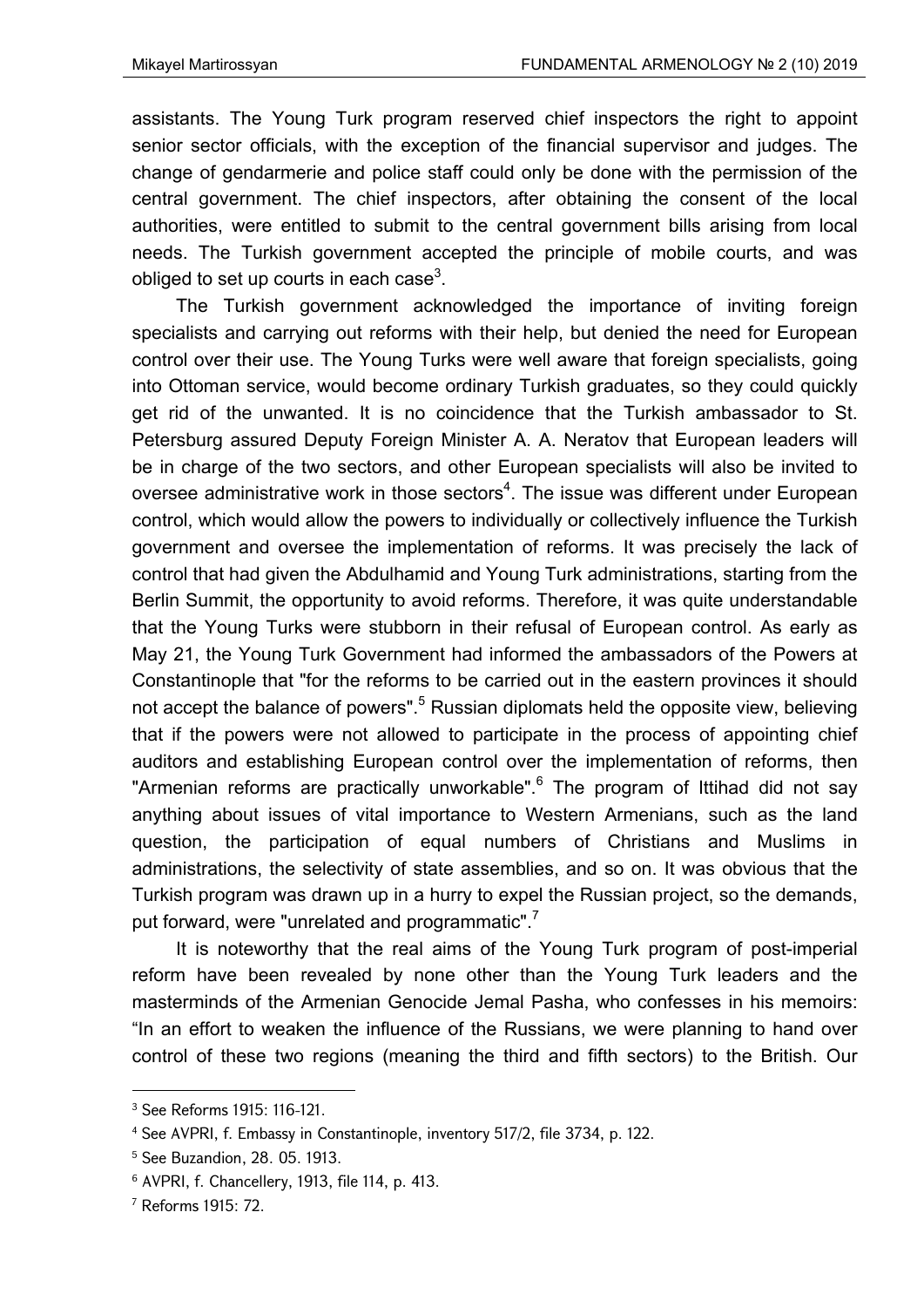ambassador to London Tevfik Pasha was instructed by Sir Edward Gray to clarify whether England would agree to send its officials to Turkey. The British Foreign Minister said that England would probably favor the proposal.

At that time the Grand Vizier sent an official application to the British Government. If England had accepted our proposal, the Russian program would have been doomed to failure. When we heard that England did not want to send officials to Eastern Anatolia, our hopes were finally dashed, and we realized that England was delivering us to the whims of Russia."<sup>8</sup>

The Austrian-German armament was also prepared for the ambassadors' meeting. On June 15, a meeting of the Ambassador of Austria-Hungary J.M. von Pallavicini and the Ambassador of Germany H. von Wangenheim was held, where the parties came to a joint statement to apply a common strategy Pallavicini had planned to announce at the very beginning of the meeting of ambassadors that Mandelstam's plan was unacceptable to his government and thereby abolish the convocation of the conference. However, Wangenheim advised to refrain from hasty steps. The point is that the German ambassador had met with the representatives of the Armenian Patriarchate of Constantinople the previous day and was aware of the excitement that the failure of the conference would cause among them. So the Austrian-German alliance decided not to hinder the convention.<sup>9</sup>

On June 17, 1913, the meeting of the Ambassadors at Constantinople was held. From the outset, Russian Ambassador M.N.Giers said that "the initiative of this discussion belongs to his government, which is driven by concerns about improving the condition of the neighboring peoples of Russian territory".<sup>10</sup> The Russian ambassador pointed out that his country is more interested in Armenian reforms than any other power and urged that the negotiation process be organized expeditiously. He then presented the ambassadors with a Russian draft of Armenian reforms, which he described "not as an expression of his government's final views, but Mr. Mandelstam's own work".<sup>11</sup> Pallavicini said that "at the same time, it would be useful to discuss the Turkish draft, which will soon be presented to the embassy".<sup>12</sup> Ambassador M.N.Giers responded that his government was unaware of the Turkish plan, probably due to a lack of final intentions, so he "demanded a priority right in his government that no one objected to".<sup>13</sup> Wangenheim's approach was noteworthy, who emphasized in his speech the German "government's interest in the Armenians of both small and large Armenia",

- $11$  Idem.
- $12$  Idem.
- 13 Idem.

<sup>8</sup> Jemal Pasha 1923: 227.

<sup>&</sup>lt;sup>9</sup> See Mikayelyan 1995 (ed.): 67.

<sup>10</sup> Kirakosyan 1972 (ed.): 240.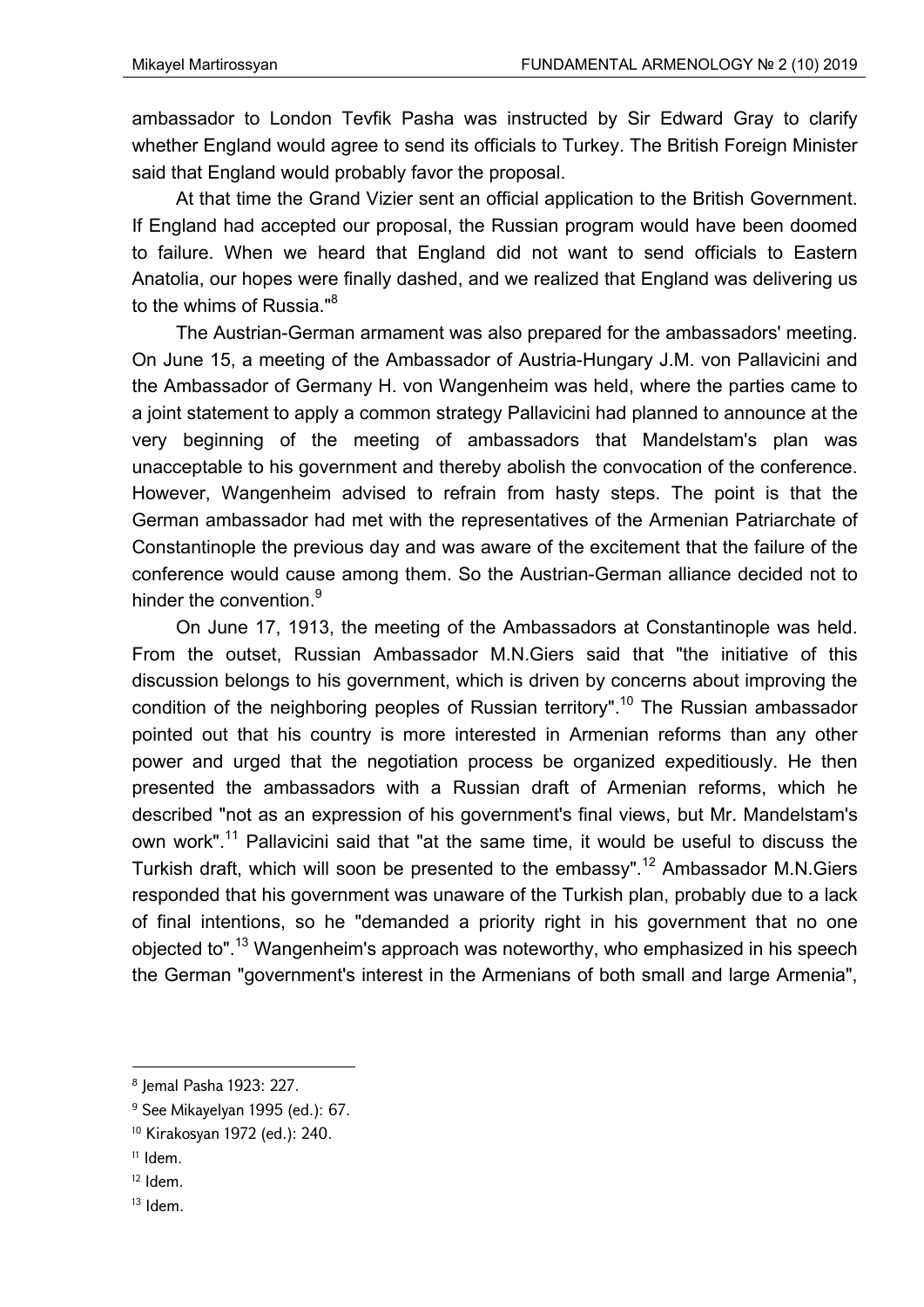to which Giers responded that the Article 20 of the Mandelstam project "specifically refers to Armenians living outside the six vilayets".<sup>14</sup>

Eventually the ambassadors decided to start discussing the Mandelstam project. To this end, a special committee consisting of one embassy representative was established. It included: A.N.Mandelstam (Russia), G.H.Fitzmaurice (England), R.D. de Saint-Quentin (France), Schoenberg (Germany), M. Panfili (Austria-Hungary) and Schaber (Italy). With the consent of the ambassadors, the Armenian Reform Commission convened its sessions at the Austrian-Hungarian Embassy in Constantinople's Yeni-köy district. Panfili, the Austrian-Hungarian embassy representative, was elected as president of the conference. The conference had eight sessions, from June 20 to July 11.

At the very first session, the representatives of Germany and Austria-Hungary refused to discuss the Russian draft. Taking into consideration the June 16th Circular of the Sublime Porte, they offered to base the negotiations on the Turkish program. Chaber, the Italian delegate, initially hesitated but then joined the Austrian-German view. They were well aware that with the discussion of the Turkish program the conference would never serve its purpose and would come to a dead end. The Triple Alliance agreed to attend the conference to fail its work. The representatives of England and France have argued that the Russian project should be the basis for mandate work. Mandelstam himself had to use all the tools in his diplomatic arsenal to prove that they were empowered to discuss the issue of the Armenian reforms rather than the whole empire.<sup>15</sup> Without agreeing, the parties decided to report their disagreements to their leaders. That is how the first session ended.

On June 21, Ambassador Giers met Pallavicini and tried to explain the behavior of the Triple Alliance. The Austrian-Hungarian ambassador described the incident as a misunderstanding, as if the representatives had not understood the meaning of their recommendation and promised to begin discussing the Russian program at the next session. After the meeting, Giers telegraphed S.D.Sazonov, Russian foreign minister. "Undoubtedly we had a deliberate attempt to give secondary importance to the Russian project ...".<sup>16</sup> After examining the Mandelstam project, Wangenheim came to the conclusion that regarding the Armenian province in the future "Russia would be the first to claim on it since the other half of the Armenians live in Russia. That would be the beginning of the disintegration.<sup>17</sup> In a telegram addressed to the Foreign Office, Wangenheim complained: "The Russian project on Armenia also includes the vilayet of Diyarbakır, which, by the way, is part of our zone".<sup>18</sup>

<sup>&</sup>lt;sup>14</sup> Idem.

<sup>&</sup>lt;sup>15</sup> See Mother See of Holy Etchmiadzin, archive, document 288, p. 109-110.

<sup>16</sup> Reforms 1915: 73.

<sup>17</sup> See Mikayelyan 1995 (ed.): 68.

 $18$  Idem.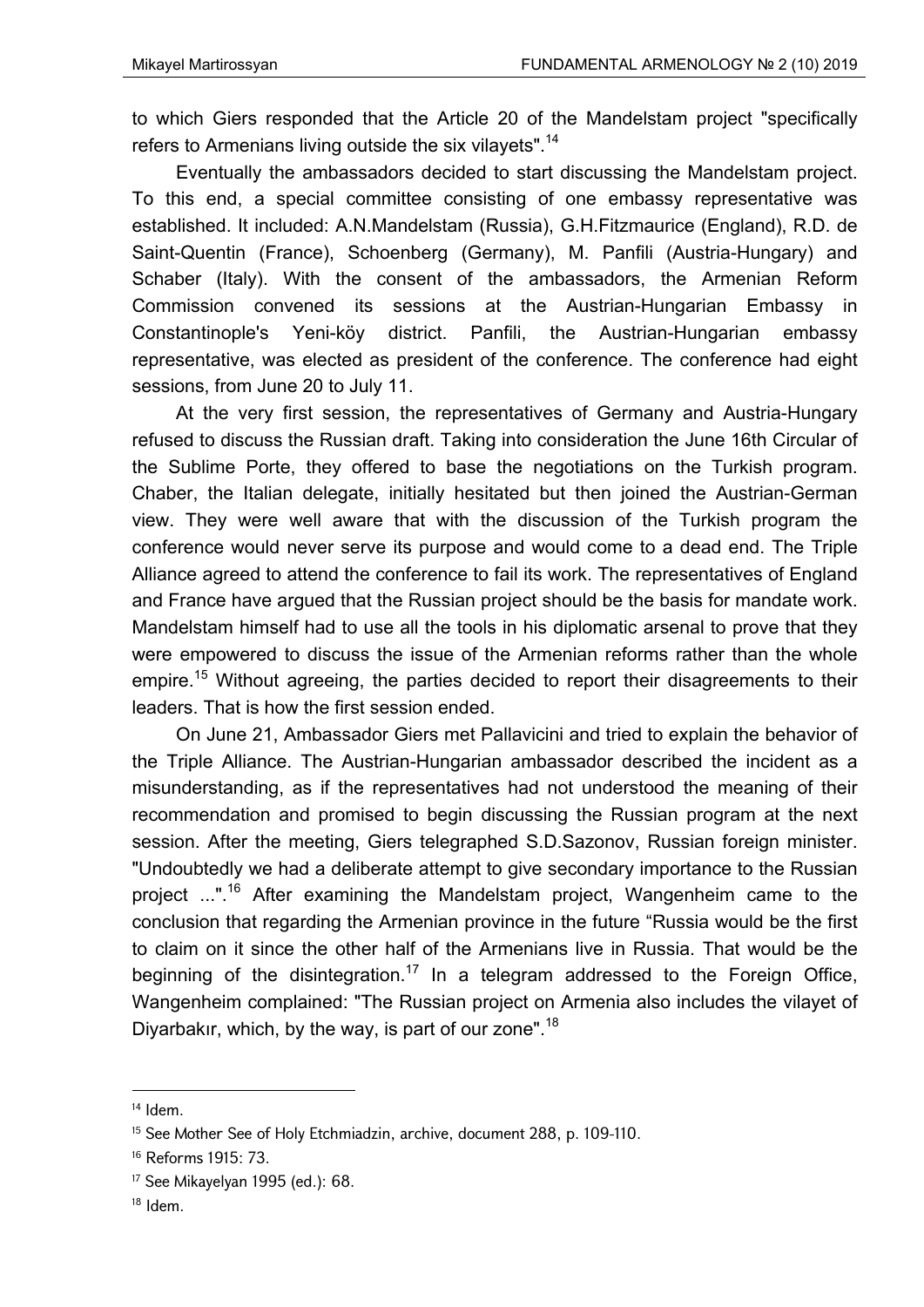However, the Triple Alliance, given the growing interest of the Armenian regions in the Yeni-köy negotiations, had to change the tactics of bringing the conference work to a standstill. After granting their representatives appropriate authority, Wangenheim and Pallavicini were instructed not to "debate in principle at all and, on the contrary, to insist on a thorough discussion of certain points in the Russian program, to demand a thorough examination of Turkey's proposals. First, we need to win time for the Turkish troops, coming back home, to enter Armenia and to find out England's position in advance".<sup>19</sup> At the second meeting on June 24, the representatives of the Triple Alliance agreed to adopt a Russian draft as a starting point for discussion of Armenian reforms.

The first sessions of the conference showed that negotiations in Yeni-köy were doomed to failure. The countries of the Triple Alliance, in discussing each article of the Mandelstam draft, based on the principle of non-infringement of the Sultan's sovereignty, rejected even claims that had already been accepted by the Powers as early as 1895. Thus, for example, the representatives of the Triple Alliance considered unacceptable the Russian proposals to appoint a governor-general and give him executive power over the province. $^{20}$ 

The following fact testifies about the biased attitude of the Triple Alliance. At the third session on June 27, Mandelstam proposed to create a post of governor-general to govern the executive power of the Armenian state. The governor-general was to be appointed by the Sultan for a period of five years, with the consent of the Powers. The representatives of England and France stated that they fully comply with local requirements. Panfili, an Austro-Hungarian representative, offered to retain the position of governor and to appoint chief foreign auditors instead of governor-general, excluding the possibility of the Powers participating. He insisted that the implementation of the Russian proposal would lead to a restriction of the Sultan's rule. Schonberg, a German representative, defended Panfili's proposal and stated that "the Russians want to make Armenia an autonomous province that, like all previous attempts, will endanger Turkey's territorial status quo".<sup>21</sup> Chaber, the Italian representative, defended the Allies' view. Mandelstam's proposition that the precedent of appointing the governor-general with the participation of the Powers was already known in Lebanon, was resisted by Schoenberg: "the structure of Lebanon", he said, "cannot be spread over a territory that is more than 80 times larger than its own".<sup>22</sup>

Seeing the outright denial of the Austrian-German alliance when discussing the Mandelstam project, the English and French diplomatic circles tried to find a way out of the impasse. In particular, French diplomacy endorsed the proposal to abandon the radical demands of the discussed version of Armenian reforms and to develop a project

<sup>19</sup> Idem.

<sup>20</sup> See Reforms 1915: 130-142.

<sup>21</sup> Mikayelyan 1995 (ed.): 79.

 $22$  Idem.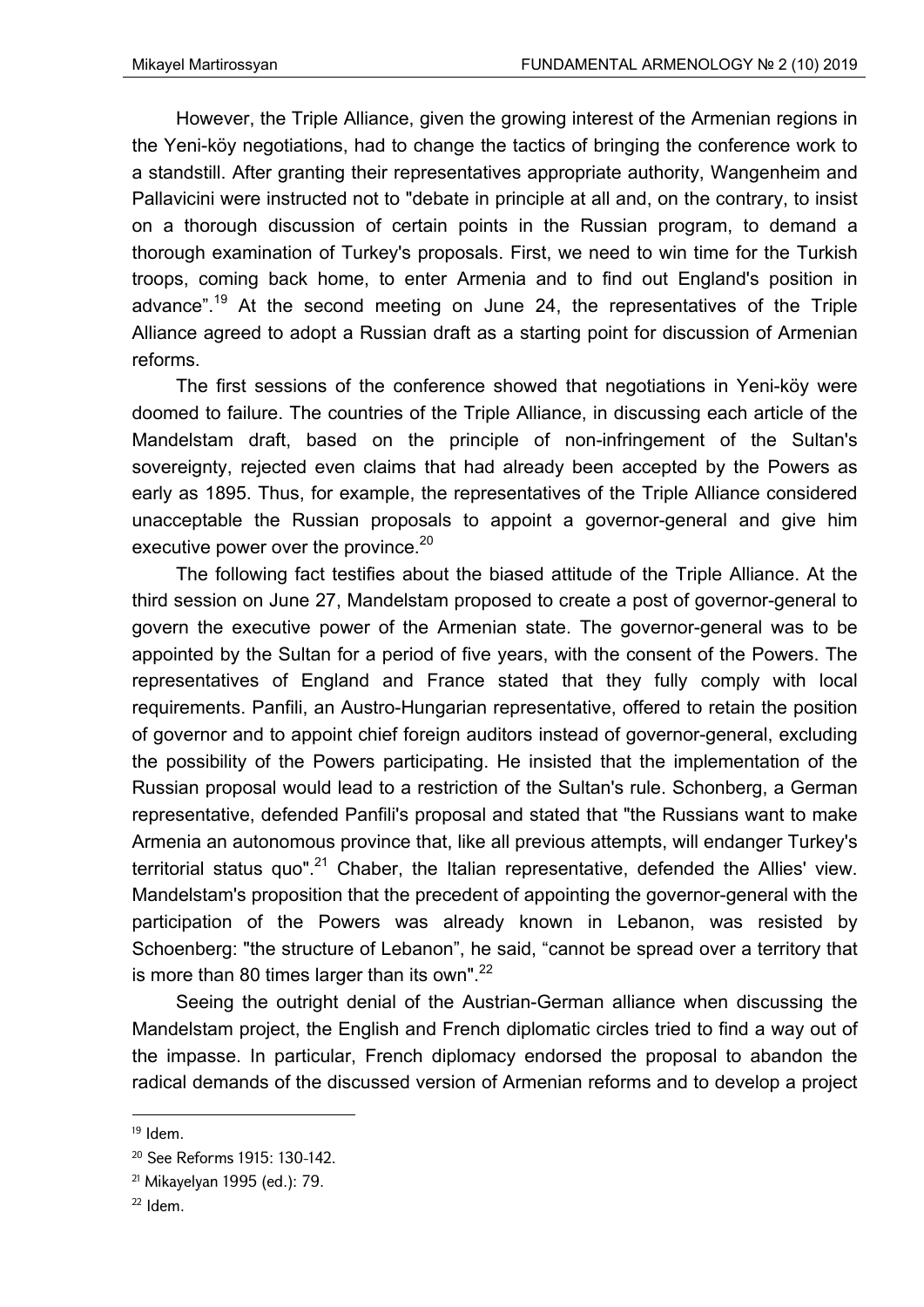acceptable for the German and Turkish governments. It was assumed that France and England would jointly persuade the Russian side that their plan, sooner or later, "should go against the proposals of the government of Berlin (without talking about Turkey), so it might be more appropriate not to go ahead and thereby reduce the program of reforms and make it accessible to everyone".<sup>23</sup> M.Stephen Pichon, the French Minister of Foreign Affairs thought that even a completely new project could be drafted and submitted to Russia and the UK for approval.

In fact, the position of the Triple Alliance on the Mandelstam project in Yeni-köy caused controversy within the Entente itself. It turned out that the British diplomacy was also concerned with the creation of a united Armenian state, which, in Ed.Gray's opinion, would initiate the breakup of the Ottoman Empire, and in that case Germany would demand its share. On June 21, Gray said in a telegram to Gerald Buchanan, the British Ambassador to Saint-Petersburg that one should return to the earlier Sazonovagreed offer, namely to send small country officers to Armenian vilayets. Gray also accepted France's earlier offer. He wrote: "I am also ready to support the French proposal to appoint a high commissioner to meet urgent demands as a temporary measure".<sup>24</sup> It was obvious that the British government was worried about the prospect of amputation of the Ottoman Empire, which in Gray's view "could have lead to nothing but painful results among the Muslim people of British India".<sup>25</sup>

Russian diplomacy faced a difficult dilemma. In fact, the Russian program was criticized not only by the rival Troika but also by its ally Entente. Adding to this the difficulty of forcing the Turkish government to reform Armenia, the failure of the Mandelstam project became real. Russia had to make a choice, either to continue the talks with the prospect of a deadlock, and to seek results after their end, or to comply with the allies' admonitions and to be satisfied with temporary and moderate measures. Russian diplomacy was convinced that half-measures would not only satisfy Armenians, but could not provide real results and would discredit them. Therefore, it decided to move steadfastly and not to deviate from the negotiated path of agreement between the powers over the Mandelstam project.

On June 25, 1913, the imperial government addressed a special circular to the German, Austrian-Hungarian and Italian ambassadors in Petersburg. The circular said that, like all other states, Russia had a negative attitude towards any option to amputate the Ottoman Empire, and its stance on reforms was based entirely on the aspiration to pacify the neighboring Armenian vilayets. Writing in greater detail the motives of Russian activities in the Armenian Question, the memorandum stated: "The imperial government cannot tolerate the chronic state of disorder and anarchy, which, due to the proximity of the Turkish border, can affect the border regions of the Caucasus in the most dangerous way. The latest news comes to confirm the impression that in the near

<sup>23</sup> Kirakosyan 1972 (ed.): 252.

<sup>24</sup> Idem: 254.

<sup>25</sup> Idem: 255.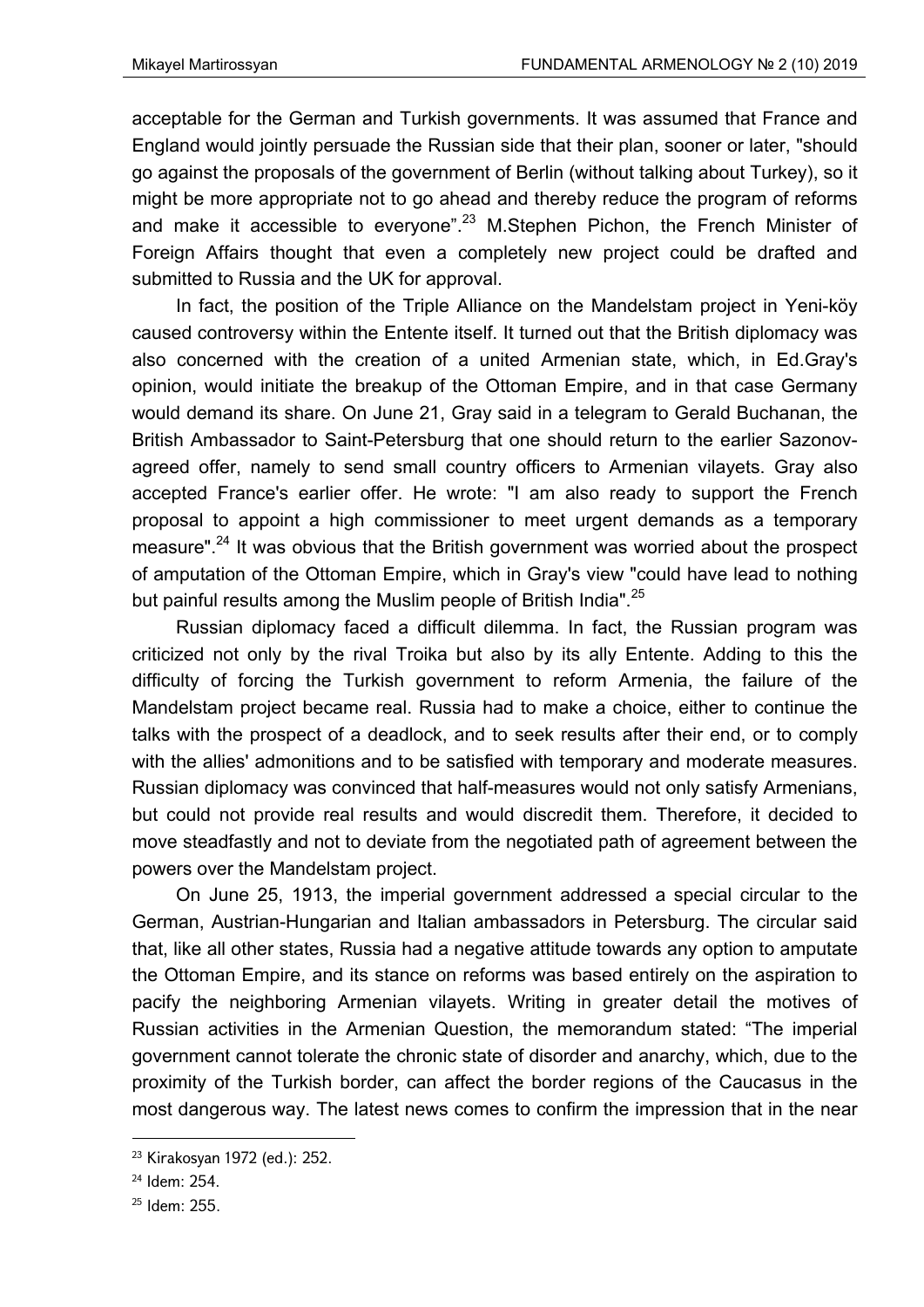future one can expect deep regrets by the Kurds. The weakness and inadequacy of the Turkish local authorities have foretold the possibility of horrific events that the imperial government can never remain indifferent to".<sup>26</sup> In the end, the circular called for full agreement on Armenian reforms to eliminate the imminent danger and the prospect of forthcoming danger of loss. $27$ 

Concerning British proposals for interim measures, in a separate memorandum to the British Embassy, the Russian Foreign Minister stated that "it is advisable, without prejudice to their practical capacity, to present them first for the consideration of the Ambassadors of Constantinople."<sup>28</sup> In fact, Russia rejected the British proposal to take temporary measures.

In response to the Russian circular, the German Embassy in Petersburg submitted a special memorandum to the Russian government on June 26 stating: "If it had been implemented (Mandelstam's project - M. M.), half of Anatolia would have been Armenia, which would have been weakly connected to Turkey, thanks to the Sultan's rule. It would be difficult to deny the rest of Turkey what is allowed to Armenia".<sup>29</sup> German diplomacy accused the Russian government of attempting to split the Ottoman Empire.

Asked about the position taken by the Troika Alliance over the Mandelstam project in Eni-köy, the Armenian Patriarchate of Constantinople, for its part, also sought to draw the issue of Armenian reform from the deadlock. On July 3 and 4, the Patriarchate handed over a Memorandum of Understanding to the Ambassadors of the Great Powers. The Patriarchate, analyzing the provisions of the Russian project one by one, showed that they did not contradict either the Sultan's authority or the decisions of the Powers on the Armenian Question. The Patriarchate has proven that Mandelstam's plan is not a program of autonomy for Western Armenia, but aims to improve the dire situation of the Armenian population. In the end, the Patriarchate put forward unshakable demands that could be met with positive results. These included the creation of a fully unified Armenian decentralized province, the administration of state power, the appointment of a European commissioner of the Powers, the participation of Armenians, equal to Muslims, in state assemblies and administrative boards, state administration, judicial system, the use of the Armenian language in the courts and laws, the impartial re-structuring of the judiciary, the return of administratively deprived lands to Western Armenians, and the establishment of effective European control in every place.<sup>30</sup>

Neither the circular of Russian diplomacy nor the memorandum of the Armenian Patriarchate of Constantinople gave any real result. The representatives of the Triple Alliance in Yeni-köy persisted in rejecting Mandelstam's articles. They even considered

<sup>26</sup> Idem: 257.

 $27$  Idem

<sup>28</sup> Idem: 256.

<sup>29</sup> Reforms 1915: 76.

<sup>30</sup> See the NAA, f. 57, l. 5, file 35, p. 30-37.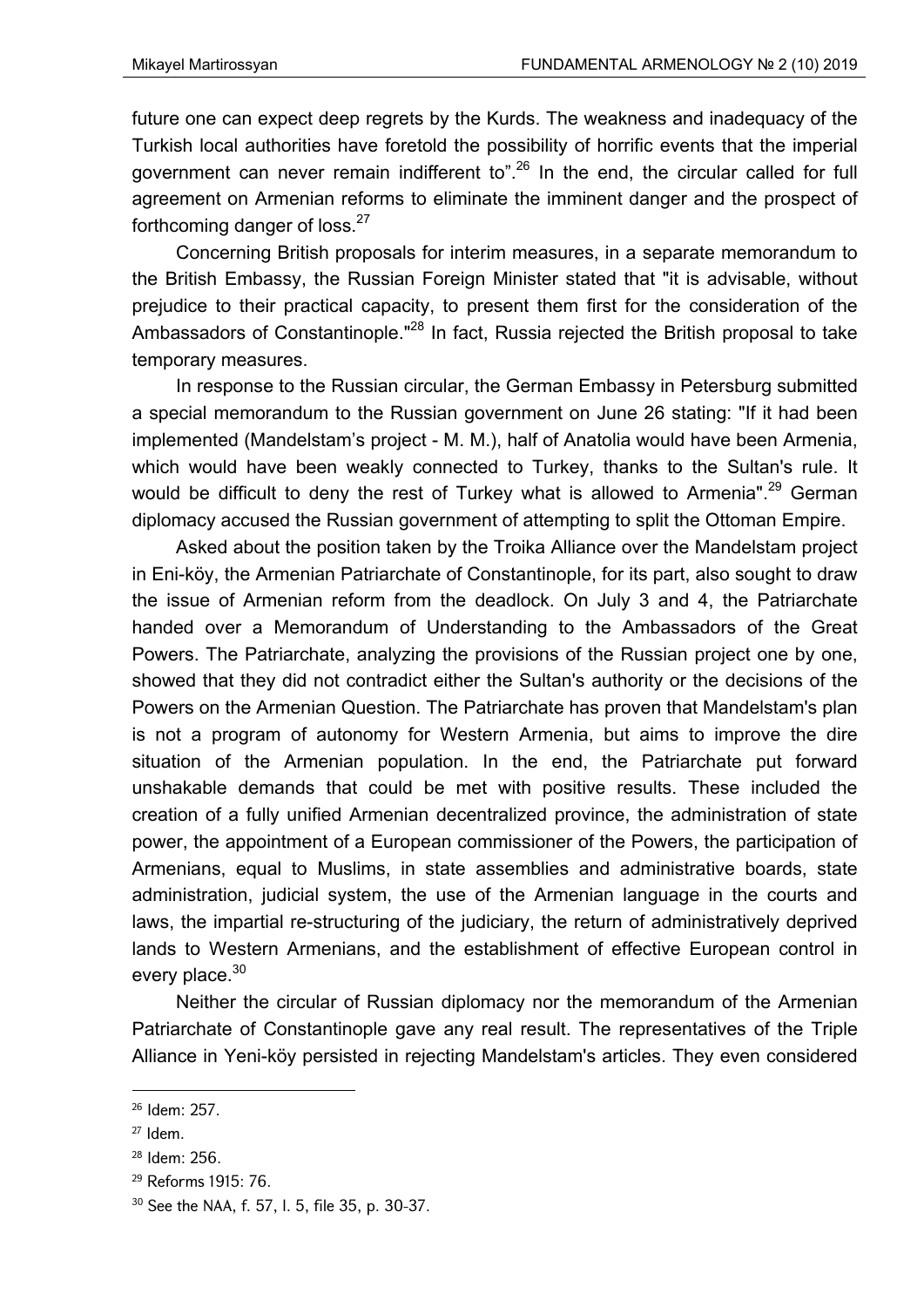unacceptable such elementary demands as the inclusion of Christians, with an equal number of Muslims, in state and administrative assemblies, police and gendarmerie bodies, the recognition of Armenian schools by the supreme commander-in-chief only, the return of illegally seized lands to Armenians, non-settlement of mujahiris in Armenian provinces, etc. At the seventh session of July 10, the representatives of the Triple Alliance countries issued a statement proposing reforms that would be based entirely on the Turkish program. At the same time, they considered it possible to submit to the Turkish government some additional requirements, such as the dissolution of Hamidiye Cavalry Regiments, the deprivation of nomads, the right to establish private schools by Armenians, the establishment of European control through diplomatic intervention, the immunity of the national constitution, the inclusion of non-Muslims in the police and gendarmerie by the principle of proportionality, the translation of the published laws and court judgments into Armenian.<sup>31</sup>

The additional demands put forward by the Triple Alliance did not touch clearly the foundations of the policy of persecuting Armenians, pursued by the Turkish government. By adopting them, the Armenian reforms would be deprived of practical significance, since the proposed version of European control was the very mechanism that had eliminated the use of reforms after 1878. Therefore, on July 11, at the last eighth session of the Armenian Reforms Conference, Mandelstam declared that the Russian government had rejected all the proposals made by the German, Austrian-Hungarian and Italian representatives.<sup>32</sup> Thus the Yeni-köy Conference on Armenian Reforms ceased its work.

All the blame for the failure of Yeni-köy negotiations lies with the Troika countries and, above all, with Germany. Seeking to put the issue of Armenian reforms in the direction of the Young Turks, the German ruling districts did not take into account the vital interests of Western Armenians. They were well aware that with the adoption of the Mandelstam project the influence of Russia would finally be strengthened in Western Armenia. That is why they did everything in their power to bring the Yeni-köy talks to a standstill. As for the delegates from Austria-Hungary and Italy, they simply obeyed the will of the German representative Schoenberg. In general, the Troika countries showed enormous unity in overcoming the problem of Armenian reforms in Yeni-köy. Russian Charge d'Affaires in Constantinople Gulkevich wrote that "if the protocols of the Yeniköy commission were ever published, Armenians would have the opportunity to become convinced of the true feelings of the Germans who, at the same time, sought to capture them with flattering promises."33

<sup>31</sup> Reforms 1915: 186-187.

<sup>32</sup> Idem: 188.

<sup>&</sup>lt;sup>33</sup> Reforms 1915: 106. And, indeed, the Russian government took due care to publish the necessary documents on the Armenian Question in 1912-1914. In 1915, the collection of documents was published in Petrograd (Reforms 1915), which included, in particular, documents that testify to benevolent attitude of Entente toward Armenian reforms and the anti-Armenian stance of German diplomacy. In that same year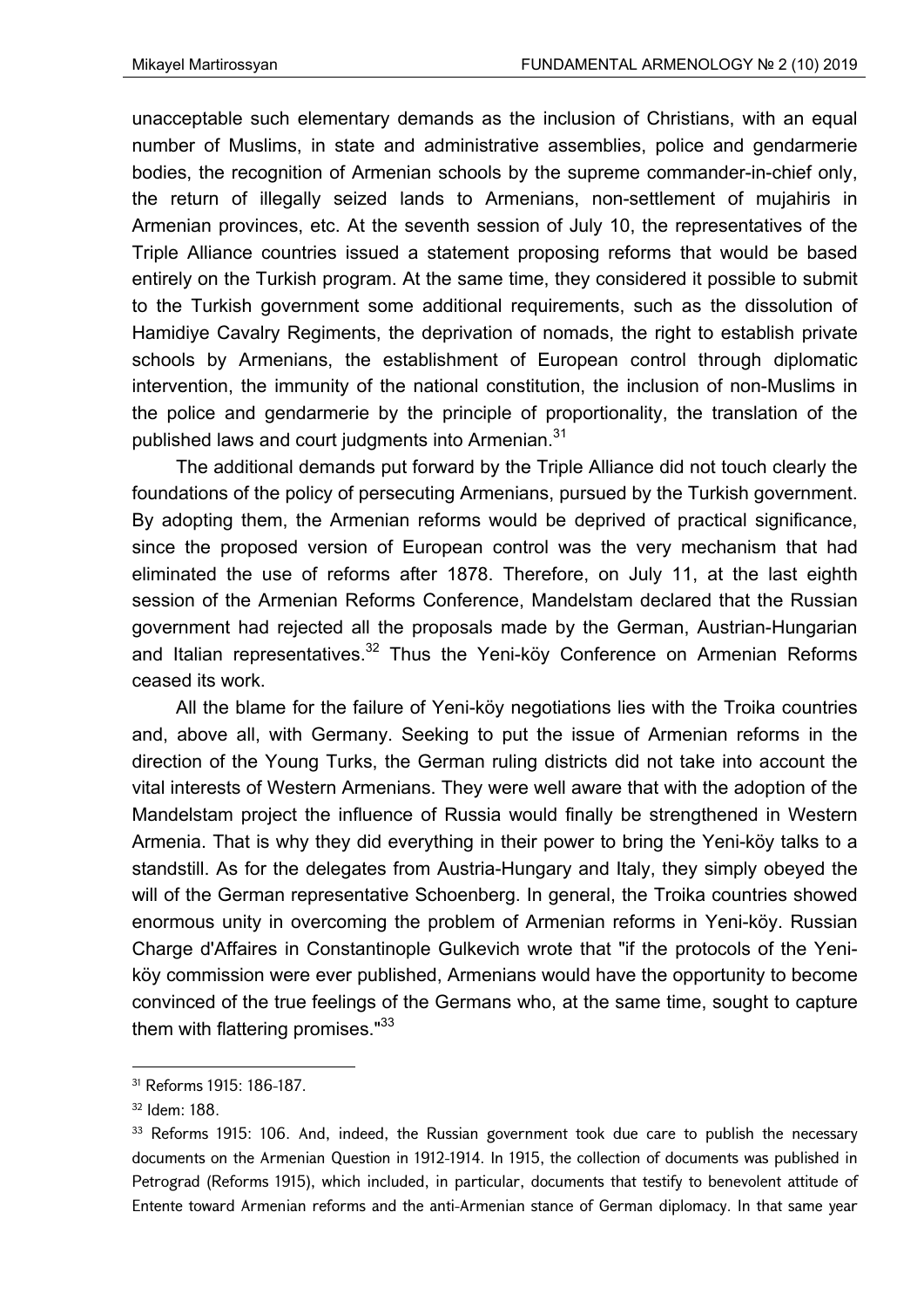It was only during the fourth session of the conference on June 30 that the opinion of the German envoy was not endorsed by Panfili and Chauber. When Mandelstam demanded that the governing councils of the Armenian state be formed with equal representation of Christians and Muslims, Schoenberg proposed to apply the comparative principle. The representatives of Austria-Hungary and Italy surprisingly supported Schoenberg's defense of Mandelstam. After the hearing, when the German embassy asked for explanations for such behavior, Panfili responded that he was following Ambassador Pallavicini's instructions. The Austrian-Hungarian Embassy felt that the rejection of the fundamental principles of the Russian program had already put the issue of Armenian reforms in a deadlock, so that "compromise on secondary issues" could be achieved. $34$  By doing so, Pallavicini hoped to avoid the accusations of previously agreed-upon and unified tactics for the failure of Armenian reforms.

The governments England and France also had their share in the blame for the failure of the Yeni-köy negotiations. Although they were allies of Russia, they opposed to Russian monopoly on the Armenian Question. That is why they were not interested in endorsing the Mandelstam project. On June 10 1913, when the British-French-Russian negotiations had just ended, the French ambassador to Constantinople M. Bompard handed over to the Russian side a memorandum on the Armenian reforms, which suggested that Mandelstam's project be adapted to the Turkish program. In particular, the French government considered it appropriate to form two sectors, instead of a single Armenian province, to be headed by the Sultan, without the governors appointed by the states. The French government also opposed the election of provincial assemblies. The M. Bompard Memorandum was in favor of the participation of a Turkish representative in Yeni-köy negotiations.<sup>35</sup>

The Russian project was similarly treated by the British government. On June 26, the UK Ambassador to St. Petersburg Buchanan received a statement from Foreign Minister Gray to meet with Sazonov and convince Russia that two conditions must be met for the success of Armenian reforms. First, the project must be acceptable to all the powers without a doubt, and second, the nature of the project must be such that the Turkish government is willing to accept it. In other words, Gray suggested that the ambassadors of Constantinople be instructed to make the Turkish program a subject of parallel examination to the Russian program. The program adopted in solidarity of the powers and with the willingness of the Turks, would become a firm guarantee for the non-hatred between the Armenians and the Turks, to prevent the massacres and for

<u> Andrewski politika (za obrazu pod predsjednika u predsjednika u predsjednika u predsjednika (za obrazu pod p</u>

the collection was translated into Armenian and published in Tiflis. The World War I was going on, and in the military operations in the Caucasus, Russia was keen to get the full support of the two parts of Armenians. Although the ratification of the treaties was biased, that is, Russia's benevolent and German denialist stance was underscored; the compilation is an invaluable source for studying the history of the Armenian Question.

<sup>34</sup> Mikayelyan 1995: 80.

<sup>35</sup> See Kirakosyan 1972: 231-234.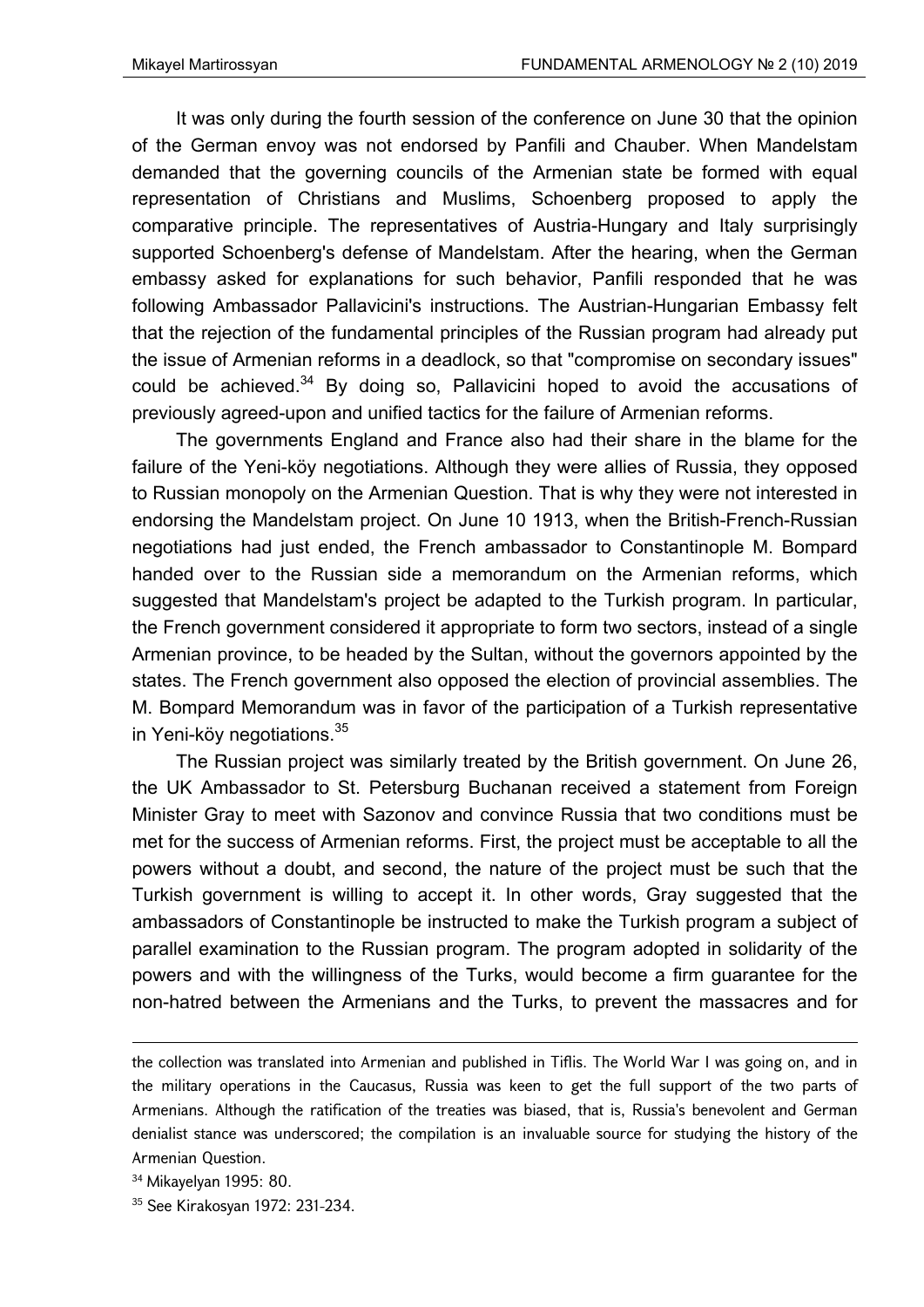moderate reforms. The forced draft of the reforms, in Gray's view, "would enforce the Ottoman government to take a hostile stance towards it and perhaps take extreme measures, even if ... it was unanimously adopted by the powers". $^{36}$ 

Gray thought that if the primary task of the reforms was to protect the Western Armenians from the pressure and massacre, then the proposals made by the Turks should also be considered. He wrote: "Therefore, I have come to the conclusion that the best procedure to follow would be that it should be directed to Constantinople representatives to try to find a standard of reform that is acceptable to both Turkey and the Powers. That is why the two proposed plans should be discussed and not overlooked, as the first aim of the reforms is to ensure that the Armenian and Christian peoples do not deal with them in a very harsh and offensive manner and that they are not slaughtered".<sup>37</sup>

The concerns of the British Foreign Minister were appropriate, as in the absence of real gains under European control the logic of the Young Turk Government would be purely Turkish, that is, there would be no question of Armenian reforms thus far the empire had Armenian citizens. The Young Turks would accuse the Armenians of Russian interference and take revenge with all the hatred.

Gray's concerns and suggestions, however worrying they were, nevertheless did not affect the path taken by the Russian diplomacy. First, they were long overdue, to be considered during the British-French-Russian negotiations, and second, the Russian government came to a new conclusion after failing the Yeni-köy negotiations and adopted appropriate tactics. The Russian Foreign Minister assessed the situation in a different way. He realized that he was forced to act alone as a result of the denial of his opponents and the passive policy of his allies. In his later memoirs, Sazonov confessed: "Our allies and friends were pursuing ... their goals and in Istanbul they were unreliable helpers".<sup>38</sup> The failure of the Yeni-köy negotiations proved that the Russia's main enemy in the Armenian issue is Germany. Therefore, the Russian side decided to come to an agreement with Germany at the price of compromise, and then to force the compromise option on the Turkish government jointly. The new tactics would bypass the Allies' timid support and the unity of opposing armies. Russian diplomacy, by reducing key players in the Armenian issue and clarifying bilateral interests, hoped to hold the key of resolving the problem. Unfortunately, the new Russian tactics ignored Gray's warnings of the need of non-hatred between the Armenians and Turks and preventing the Armenian massacres in such a way, as well as the real danger of the Turkish version of the Armenian Question. After all, the Young Turks could have accepted the Russian-German compromise option with reluctance, thus taking revenge on the Armenians themselves. In that case, who and how would protect the Western Armenian civilian population?

<sup>36</sup> Idem: 259-260.

<sup>37</sup> Idem: 260.

<sup>38</sup> Sazonov 1927: 162.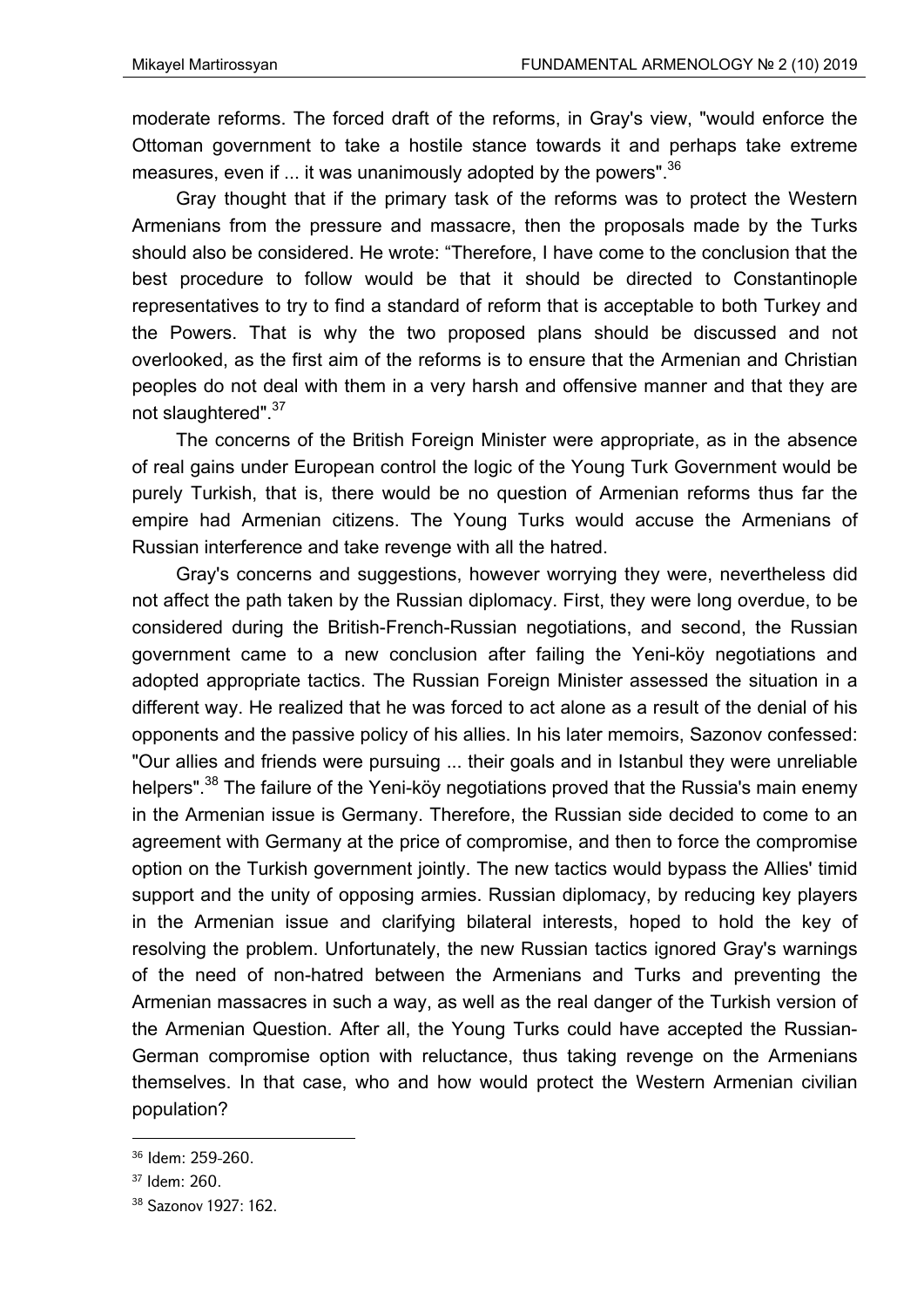The policy of the British-French governments on the Armenian issue did not miss the attention of the Young Turk Government, which, using the contradictions between the Powers, helped to defeat the Yeni-köy negotiations by its native Abdulhamid methods. In the name of post-imperial reforms, the tactics of avoiding the Armenian Question were not new to the Young Turks. On March 13, 1913, Mahmud Shevket Pasha's government had adopted the "Provincial Governance Law", the real purpose of which was to prevent the internationalization of the Armenian Question. Said Halim Pasha's government adopted the same approach. The successive Ittihadist governments had no desire at all to deal with the Western Armenian population, even with elementary problems. If the Young Turks had a desire to reform the empire, they would have had the means and sufficient time to do so by 1913. Surprisingly, it was only when the Armenian Question reached the threshold of internationalization that the Ittihadists wanted to make post-imperial reforms. The Yeni-köy conference was not an exception, during which the Young Turks again launched a post-Imperial reform program. On June 22, 1913, the newly appointed Minister of the Interior, Tala'at Bey<sup>39</sup>, was enjoying the privilege of serving as a Minister. The Armenian Revolutionary Federation (Dashnaktsutyun) issued a broad statement on the need for reforms in eastern Anatolia. Tala'at first presented the plight of the population and then concluded: "The incidents, murders, crimes and oppressions complained of by the peoples of the eastern provinces have so far been the result of insecurity in these places, where the robbers, kidnapping of girls or young women have remained unpunished; a number of aghas or beys also levied illegal taxes".<sup>40</sup> The minister said the government had firmly decided to eliminate all the causes of public discontent. $41$ 

If the Turkish government really wanted to improve the status of Western Armenians, then the moment was very convenient. It just needed to go from statements and promises to action. But it turned out that Tala'at's goal was to evade European control rather than to carry out reforms. On June 30, Tala'at summoned Grigor Zohrap and demanded that Poghos Nubar Pasha, head of the Armenian National Delegation in Europe, be invited to Constantinople and renounce European control. He said: "We must oppose absolute European control to the end. This is our duty and there are already things that are beyond our will. But we are really in control, the foot of the ambassadors of Russia and England is always on the Sublime Porte. They get interested, they dictate, they demand, and we can't tell them not to intervene. So it really does exist and it should have.

Coming to the question of the governor general, we will invite them with a very high roll of England, if need be. We must make every sacrifice to bring them. We have

 $39$  Following the assassination of Mahmud Shevket Pasha on June 2, 1913, a new government was formed under the leadership of Egyptian Prince Said Halim Pasha, where Tala'at took over the position of Minister of the Interior.

<sup>40</sup> Buzandion, 24. 07 1913.

 $41$  Idem.